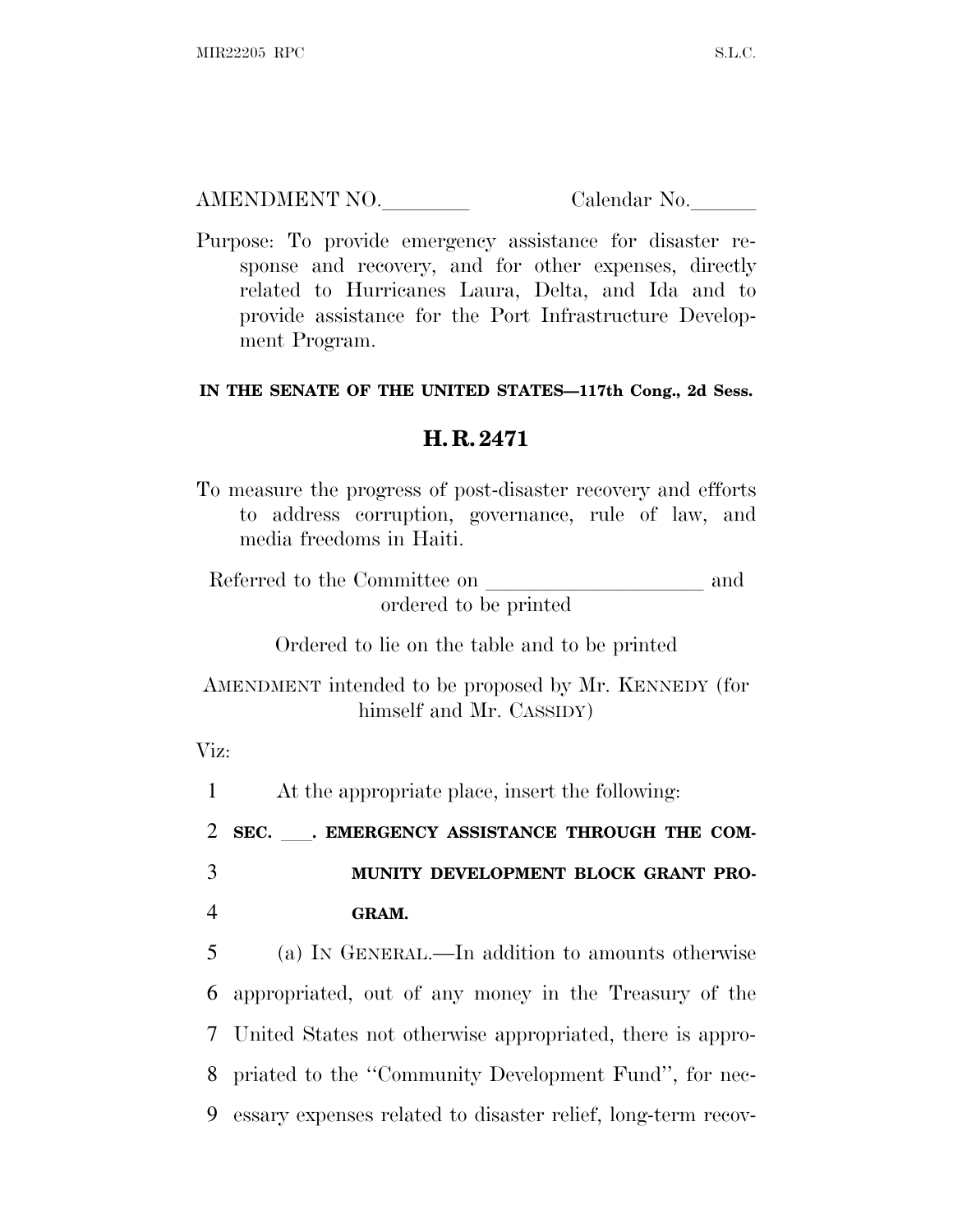$\rm MIR22205 \;\;RPC \hspace{20pt} SL. C.$ 

| $\mathbf{1}$ | ery, and restoration of infrastructure, housing, and eco-    |
|--------------|--------------------------------------------------------------|
| 2            | nomic revitalization in areas in States for which the Presi- |
| 3            | dent declared a major disaster under title IV of the Robert  |
| 4            | T. Stafford Disaster Relief and Emergency Assistance Act     |
| 5            | of 1974 (42 U.S.C. 5170 et seq.) related to Hurricanes       |
| 6            | Laura, Delta, and Ida, $$2,000,000,000$ , to remain avail-   |
| 7            | able until expended, for activities authorized under title   |
| 8            | I of the Housing and Community Development Act of            |
| 9            | 1974 (42 U.S.C. 5301 et seq.), of which—                     |
| 10           | $(1)$ \$600,000,000 shall be for activities related          |
| 11           | to Hurricanes Laura and Delta; and                           |
| 12           | $(2)$ \$1,400,000,000 shall be for activities re-            |
| 13           | lated to Hurricane Ida.                                      |
| 14           | (b) DEPOSIT OF C-BAND SPECTRUM AUCTION PRO-                  |
| 15           | CEEDS IN TREASURY.—Section $309(j)(8)$ of the Commu-         |
| 16           | nications Act of 1934 (47 U.S.C. 309 $(j)(8)$ ) is amended—  |
| 17           | (1) in subparagraph (A), by striking "and $(G)$ "            |
| 18           | and inserting " $(G)$ , and $(H)$ ";                         |
| 19           | $(2)$ in subparagraph $(C)(i)$ , by striking "and            |
| 20           | $(G)$ " and inserting " $(G)$ , and $(H)$ "; and             |
| 21           | (3) by adding at the end the following:                      |
| 22           | "(H) C-BAND AUCTION PROCEEDS.-Not-                           |
| 23           | withstanding subparagraph (A), and except as                 |
| 24           | provided in subparagraph (B), of the proceeds                |
| 25           | (including deposits and upfront payments from                |